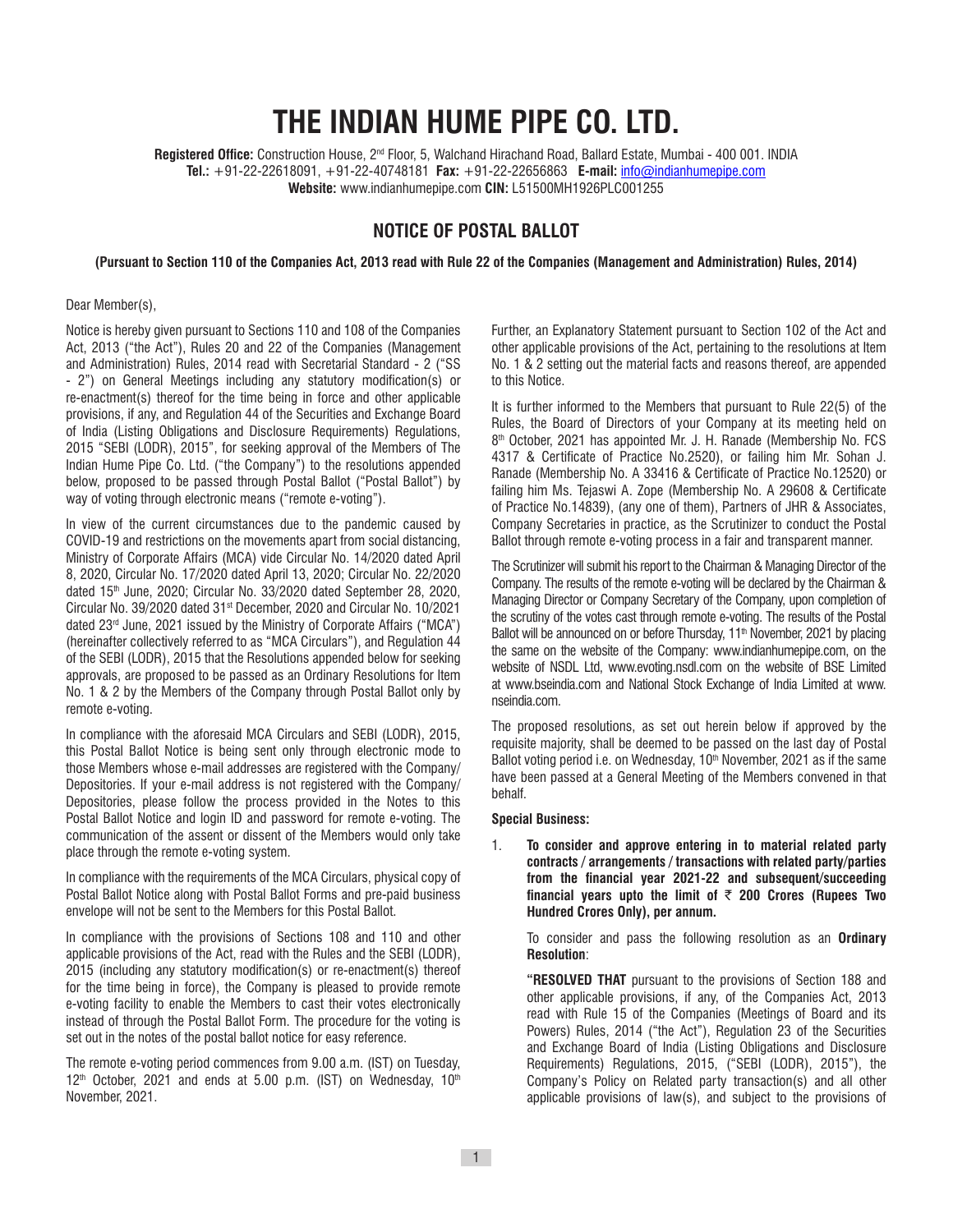the Memorandum and Articles of Association of the Company and subject to such approvals, sanctions, consents and permissions as may be necessary and pursuant to the approval of the Audit committee and the Board of Directors, the approval of the Members be and is hereby accorded to the Board of Directors to enter into one or more material contracts / arrangements / transactions with related party/parties within the meaning of the Act and SEBI (LODR), 2015, for sale, purchase or supply of goods or materials, services etc. and any other transactions of whatever nature subject to the terms and conditions as the Audit Committee and Board of Directors may deem fit and limits as specified in the Explanatory Statement annexed to and forming part of the Notice up to aggregate limit of ₹ 200 Crores (Rupees Two Hundred Crores Only), per annum from the financial year 2021-22 and subsequent/succeeding financial years.

**RESOLVED FURTHER THAT** the Board of Directors of the Company be and is hereby authorized to do all such acts, deeds, matters and things as may be necessary to give effect to the above resolution including delegation of all or any of the powers herein conferred to any Committee of Directors or any one or more Director of the Company."

2. **To consider and approve the proposed Related Party Transaction(s) to be entered into for creation of pledge on such number of equity shares of the Company held by IHP Finvest Ltd., (Holding Company) as a collateral security for substitution and release of 2nd charge of Equitable mortgage on the Company's land at Vadgaon (Budruk), Pune (Vadgaon land) held by the Consortium of Banks (Lenders of the Company) led by State Bank of India for securing working capital facilities advanced to the Company and subsequent release/ revocation of pledge on such equity shares created from time to time.**

To consider and pass the following resolution as an **Ordinary Resolution**:

"**RESOLVED THAT** pursuant to the Section 188 (1) of the Companies Act, 2013 read with Rule 15 of the Companies (Meetings of Board and its Powers) Rules, 2014 and all other applicable provisions, including any modification(s) thereto or re-enactment(s) thereof for the time being in force, ('the Act') and Regulation 23 of the Securities Exchange Board of India (Listing Obligations and Disclosure Requirements) Regulations, 2015 ("SEBI (LODR), 2015") and subject to the provisions of the Memorandum and Articles of Association of the Company and subject to such approvals, sanctions, consents and permissions as may be necessary and pursuant to the approval of the Audit Committee and the Board of Directors, approval of the Members of the Company be and is hereby accorded to the Board of Directors to enter into a material Related Party Transaction(s) with IHP Finvest Ltd. (Holding Company), related party within the meaning of Section 2(76) of the Act and SEBI (LODR), 2015, for the proposed creation of pledge on such number of equity shares held by the Holding company in the Company of the value of  $\bar{\tau}$  187.50 crores (Rupees One Hundred Eighty Seven Crores and Fifty Lakhs Only) from time to time, in favour of SBICAP Trustee Company Ltd. (Security Trustee) acting for and on behalf of the Consortium of Banks (Lenders of the Company) led by State Bank of India (Leader of the Consortium) and other consortium member Banks viz. Bank of Baroda, HDFC Bank Ltd., Union Bank of India, IDFC First Bank Ltd., ICICI Bank Ltd. and Axis Bank Ltd for substitution and release of 2<sup>nd</sup> charge of equitable mortgage on the Company's land at Vadgaon (Budruk), Pune (Vadgaon land) held by the above Consortium of Banks (Lenders of the Company) led by State Bank of India as collateral security for securing working capital facilities advanced to the Company by consortium of Banks (Lenders of the Company) and subsequent release/ revocation of pledge on such equity shares created above from time to time.

**RESOLVED FURTHER THAT** for the purpose of giving effect to the above, the Board of Directors / any Committee of the Board thereof be and is hereby authorised to agree, make, accept, modify and finalize all such terms, conditions, modifications and alterations, as the Board may deem fit within the aforesaid limits and to finalize and authorise execution of all agreements and documents, deeds, pledge agreement(s) etc. and to do all acts, deeds, matters and things as necessary or desirable as the Board in its absolute discretion may deem fit to give effect to the foregoing resolution including the authority/ powers to delegate the above authority/ powers to the Director(s) of the Company as may be decided by the Board**."**

> **By Order of Board of Directors, The Indian Hume Pipe Company Limited**

> > **Sd/-**

**S M Mandke Company Secretary FCS 2723**

### **Date : 8th October, 2021 Place : Mumbai**

Registered Office: Construction House, 2nd Floor, 5, Walchand Hirachand Road, Ballard Estate, Mumbai - 400 001. CIN: L51500MH1926PLC001255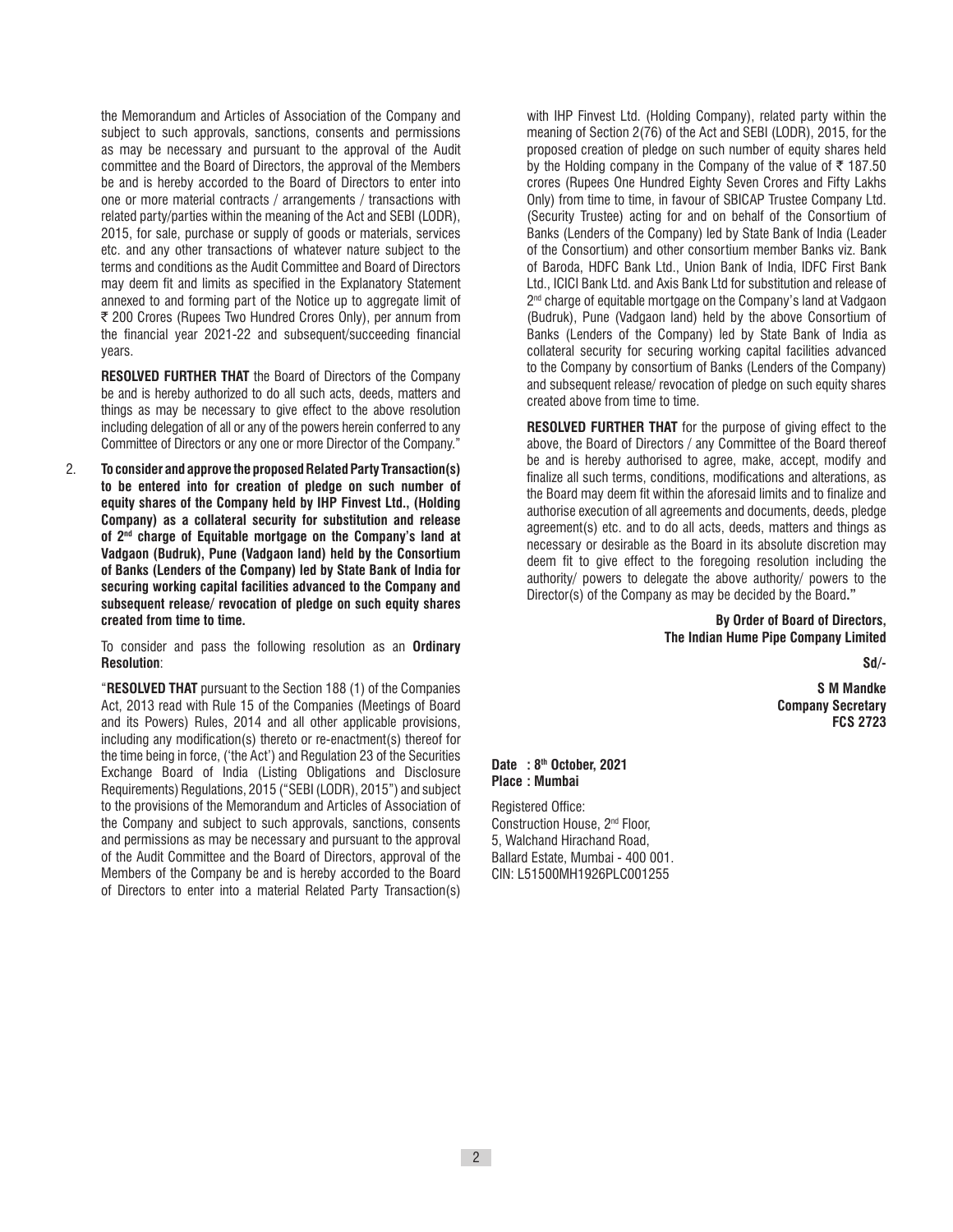# **Notes**:

- 1. The Explanatory Statement for Item No. 1 & 2 pursuant to Section 102 of the Companies Act, 2013 stating all material facts and reasons thereof for the proposal is annexed hereto.
- 2. The Postal Ballot Notice is being sent to all the Members whose names appear on the Register of Members/ list of Beneficial owners as received from National Securities Depository Limited ("NSDL")/ Central Depository Services (India) Limited ("CDSL") as on Thursday, 7th October, 2021.
- 3. In compliance with the MCA Circulars and SEBI Circulars, the Postal Ballot Notice is being sent only through electronic mode to those Members whose e-mail addresses are registered with the Company/ Depositories as on the cut-off date, i.e. Thursday, 7<sup>th</sup> October, 2021. Members may note that the Postal Ballot Notice will also be available on the website of NSDL at evoting.nsdl.com and on the websites of stock exchanges i.e. BSE Ltd. and National Stock Exchange of India Ltd. at www.bseindia.com and nseindia.com respectively.
- 4. Process for temporary registering e-mail addresses to receive this Notice electronically and cast votes electronically:
	- A. For Members holding equity shares in Physical mode please provide necessary details like Folio No., Name of Member, scanned copy of the Share Certificate (front and back), PAN (self-attested scanned copy), AADHAR (self-attested scanned copy) by email to Company at ihppostal21@indianhumepipe. com / RTA at rnt.helpdesk@linkintime.co.in.
	- B. For Members holding equity shares in Demat please provide Demat account details (CDSL-16 digit beneficiary ID or NSDL-16 digit DPID  $+$  CLID), Name, client master or copy of Consolidated Account statement, PAN (self-attested scanned copy), AADHAR (self-attested scanned copy) to Company at ihppostal21@indianhumepipe.com / RTA at rnt.helpdesk@ linkintime.co.in.
	- C. It is clarified that for permanent registration of email address, the shareholders are however requested to register their email addresses, in respect of electronic holdings with the Depository through the concerned Depository Participants and in respect of physical holdings with the Company's Registrar and Share Transfer Agent M/s. Link Intime India Pvt. Ltd., Registrar & Share Transfer Agent of the Company at C -101, 247 Park, L. B. S. Marg, Vikhroli (West), Mumbai – 400083, Telephone No: 022-49186270 email id rnt.helpdesk@linkintime.co.in.
- 5. Members are requested to register / update their e-mail address with their Depository Participant(s), in case they have not already registered / updated the same. Members who are holding equity shares in physical form are requested to get their email address registered with the Registrar and Share Transfer Agents (RTA) of the Company by sending email at rnt.helpdesk@linkintime.co.in Members may further note that Securities and Exchange Board

of India ('SEBI') has mandated the submission of PAN by every participant in the securities market.

- 6. In compliance with provisions of Section 108 of the Companies Act, 2013 read with Rule 20 of the Companies (Management and Administration) Rules 2014, as amended and MCA Circulars, the Company is providing facility of remote e-voting to its Members in respect of the business mentioned in this Postal Ballot Notice. For this purpose, the Company has entered into an agreement with NSDL for facilitating voting through electronic means, as the authorized e-voting's agency. The facility of casting votes by a Member using remote e-voting system will be provided by NSDL.
- 7. Voting rights of each Member shall be reckoned on the paid up value of the equity shares registered in the name of the Members as on the cut-off date i.e. on Thursday, 7<sup>th</sup> October, 2021.
- 8. A person who is not a Member as on the cut-off date should treat this Notice for information purposes only.
- 9. The remote e-voting period begins on Tuesday,  $12<sup>th</sup>$  October, 2021 at 9:00 a.m. IST and ends on Wednesday, 10<sup>th</sup> November, 2021 at 5:00 p.m. IST both days inclusive.

The remote e-voting will not be allowed beyond the aforesaid date and time and the e-voting module shall be disabled by NSDL upon expiry of the aforesaid period.

- 10. The resolutions, if approved by the requisite majority, shall be deemed to have been passed on the last date of remote e-voting i.e. Wednesday, 10<sup>th</sup> November, 2021. Further, resolutions passed by the Members through e-voting are deemed to have been passed effectively at a General Meeting.
- 11. Please note that e-voting module will be disabled for voting by NSDL on Wednesday, 10<sup>th</sup> November, 2021 after 5:00 p.m. IST. During this period, the Members of the Company holding equity shares either in physical form or dematerialised form, as on Thursday,  $7<sup>th</sup>$  October, 2021 ('cut-off date'), may cast their vote electronically. Once vote on the resolution is cast by the Member, he/ she shall not be allowed to change it subsequently or cast the vote again.
- 12. The Instructions for Shareholder's for Remote E-voting are as under:

#### **Step 1: Access to the NSDL e-voting system**

## **A) Login method for e-Voting for Individual shareholders holding securities in demat mode**

In terms of SEBI circular dated December 9, 2020 on e-Voting facility provided by Listed Companies, Individual shareholders holding securities in demat mode are allowed to vote through their demat account maintained with Depositories and Depository Participants. Shareholders are advised to update their mobile number and email Id in their demat accounts in order to access e-Voting facility.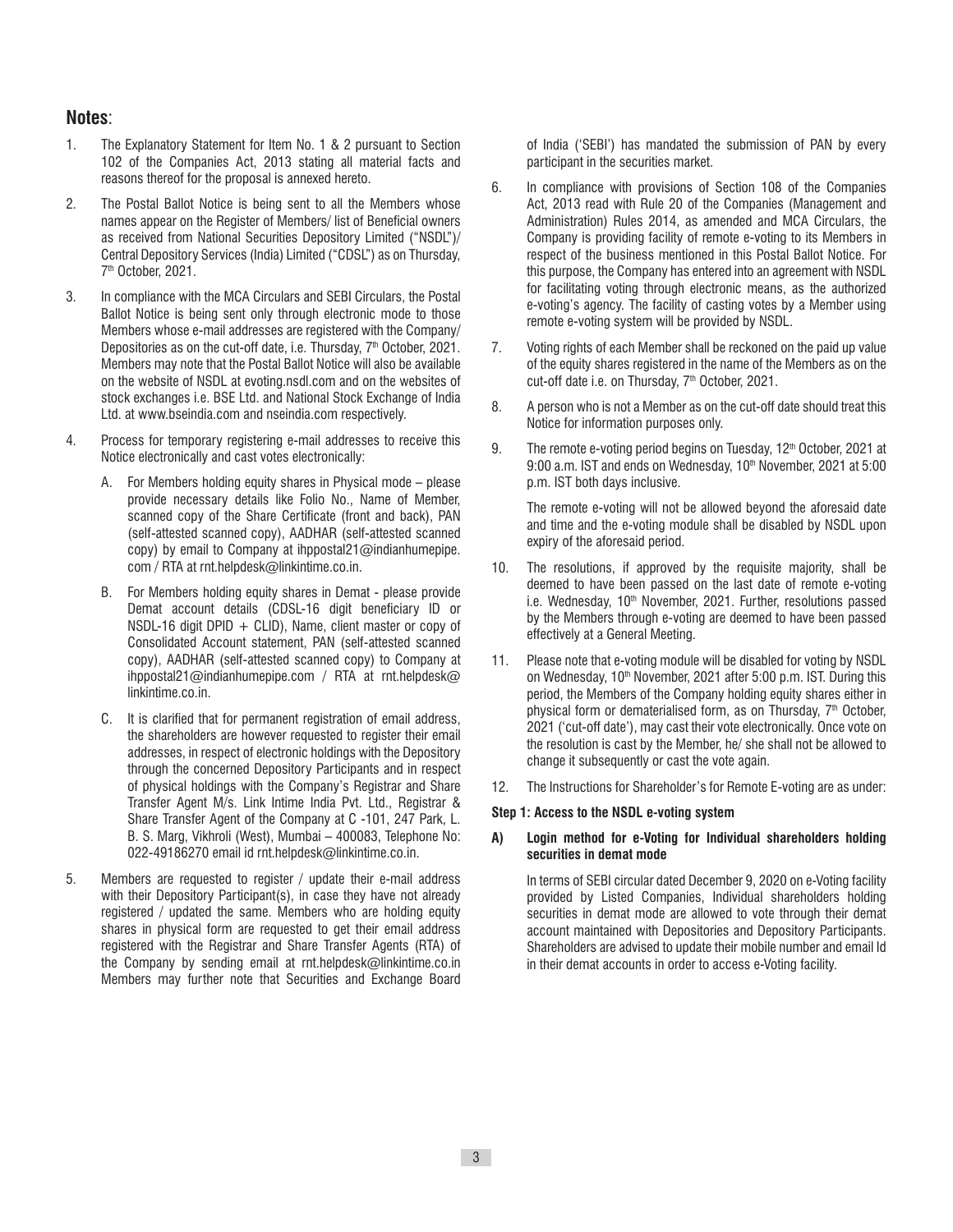Login method for Individual shareholders holding securities in demat mode is given below:

| <b>Type of shareholders</b>                                                                                     | <b>Login Method</b>                                                                                                                                                                                                                                                                                                                                                                                                                                                                                                                                                                                                                                                                                                                                                                                                   |  |  |
|-----------------------------------------------------------------------------------------------------------------|-----------------------------------------------------------------------------------------------------------------------------------------------------------------------------------------------------------------------------------------------------------------------------------------------------------------------------------------------------------------------------------------------------------------------------------------------------------------------------------------------------------------------------------------------------------------------------------------------------------------------------------------------------------------------------------------------------------------------------------------------------------------------------------------------------------------------|--|--|
| Individual Shareholders holding<br>securities in demat mode with<br>NSDL.                                       | 1.<br>Existing <b>IDeAS</b> user can visit the e-Services website of NSDL Viz. https://eservices.nsdl.com either on a<br>Personal Computer or on a mobile. On the e-Services home page click on the "Beneficial Owner" icon<br>under "Login" which is available under 'IDeAS' section, this will prompt you to enter your existing User ID<br>and Password. After successful authentication, you will be able to see e-Voting services under Value added<br>services. Click on "Access to e-Voting" under e-Voting services and you will be able to see e-Voting page.<br>Click on company name or e-Voting service provider i.e. NSDL and you will be re-directed to e-Voting<br>website of NSDL for casting your vote during the remote e-Voting period.                                                            |  |  |
|                                                                                                                 | 2.<br>If you are not registered for IDeAS e-Services, option to register is available at https://eservices.nsdl.<br>com. Select "Register Online for IDeAS Portal" or click at https://eservices.nsdl.com/SecureWeb/<br>IdeasDirectReg.jsp                                                                                                                                                                                                                                                                                                                                                                                                                                                                                                                                                                            |  |  |
|                                                                                                                 | 3.<br>Visit the e-Voting website of NSDL. Open web browser by typing the following URL: https://www.evoting.<br>nsdl.com/ either on a Personal Computer or on a mobile. Once the home page of e-Voting system is<br>launched, click on the icon "Login" which is available under 'Shareholder/Member' section. A new screen<br>will open. You will have to enter your User ID (i.e. your sixteen digit demat account number hold with NSDL),<br>Password/OTP and a Verification Code as shown on the screen. After successful authentication, you will be<br>redirected to NSDL Depository site wherein you can see e-Voting page. Click on company name or e-Voting<br>service provider i.e. NSDL and you will be redirected to e-Voting website of NSDL for casting your vote<br>during the remote e-Voting period. |  |  |
|                                                                                                                 | Shareholders/Members can also download NSDL Mobile App "NSDL Speede" facility by scanning the QR<br>code mentioned below for seamless voting experience.                                                                                                                                                                                                                                                                                                                                                                                                                                                                                                                                                                                                                                                              |  |  |
|                                                                                                                 | <b>NSDL Mobile App is available on</b><br><b>Google Play</b><br>App Store                                                                                                                                                                                                                                                                                                                                                                                                                                                                                                                                                                                                                                                                                                                                             |  |  |
| Individual Shareholders holding<br>securities in demat mode with<br>CDSL                                        | 1.<br>Existing users who have opted for Easi / Easiest, they can login through their user id and password.<br>Option will be made available to reach e-Voting page without any further authentication. The URL for users<br>to login to Easi / Easiest are https://web.cdslindia.com/myeasi/home/login or www.cdslindia.com and click<br>on New System Myeasi.                                                                                                                                                                                                                                                                                                                                                                                                                                                        |  |  |
|                                                                                                                 | 2.<br>After successful login of Easi/Easiest the user will be also able to see the E Voting Menu. The Menu will have<br>links of e-Voting service provider i.e. NSDL. Click on NSDL to cast your vote.                                                                                                                                                                                                                                                                                                                                                                                                                                                                                                                                                                                                                |  |  |
|                                                                                                                 | If the user is not registered for Easi/Easiest, option to register is available at https://web.cdslindia.<br>1.<br>com/myeasi/Registration/EasiRegistration                                                                                                                                                                                                                                                                                                                                                                                                                                                                                                                                                                                                                                                           |  |  |
|                                                                                                                 | 2.<br>Alternatively, the user can directly access e-Voting page by providing demat Account Number and PAN<br>No. from a link in www.cdslindia.com home page. The system will authenticate the user by sending<br>OTP on registered Mobile & Email as recorded in the demat Account. After successful authentication,<br>user will be provided links for the respective ESP i.e. NSDL where the e-Voting is in progress.                                                                                                                                                                                                                                                                                                                                                                                               |  |  |
| Individual Shareholders (holding<br>securities in demat mode)<br>login through their depository<br>participants | You can also login using the login credentials of your demat account through your Depository Participant<br>registered with NSDL/CDSL for e-Voting facility. Upon logging in, you will be able to see e-Voting option. Click on<br>e-Voting option, you will be redirected to NSDL/CDSL Depository site after successful authentication, wherein you<br>can see e-Voting feature. Click on company name or e-Voting service provider i.e. NSDL and you will be redirected<br>to e-Voting website of NSDL for casting your vote during the remote e-Voting period.                                                                                                                                                                                                                                                     |  |  |

 Important note: Members who are unable to retrieve User ID/ Password are advised to use Forget User ID and Forget Password option available at abovementioned website.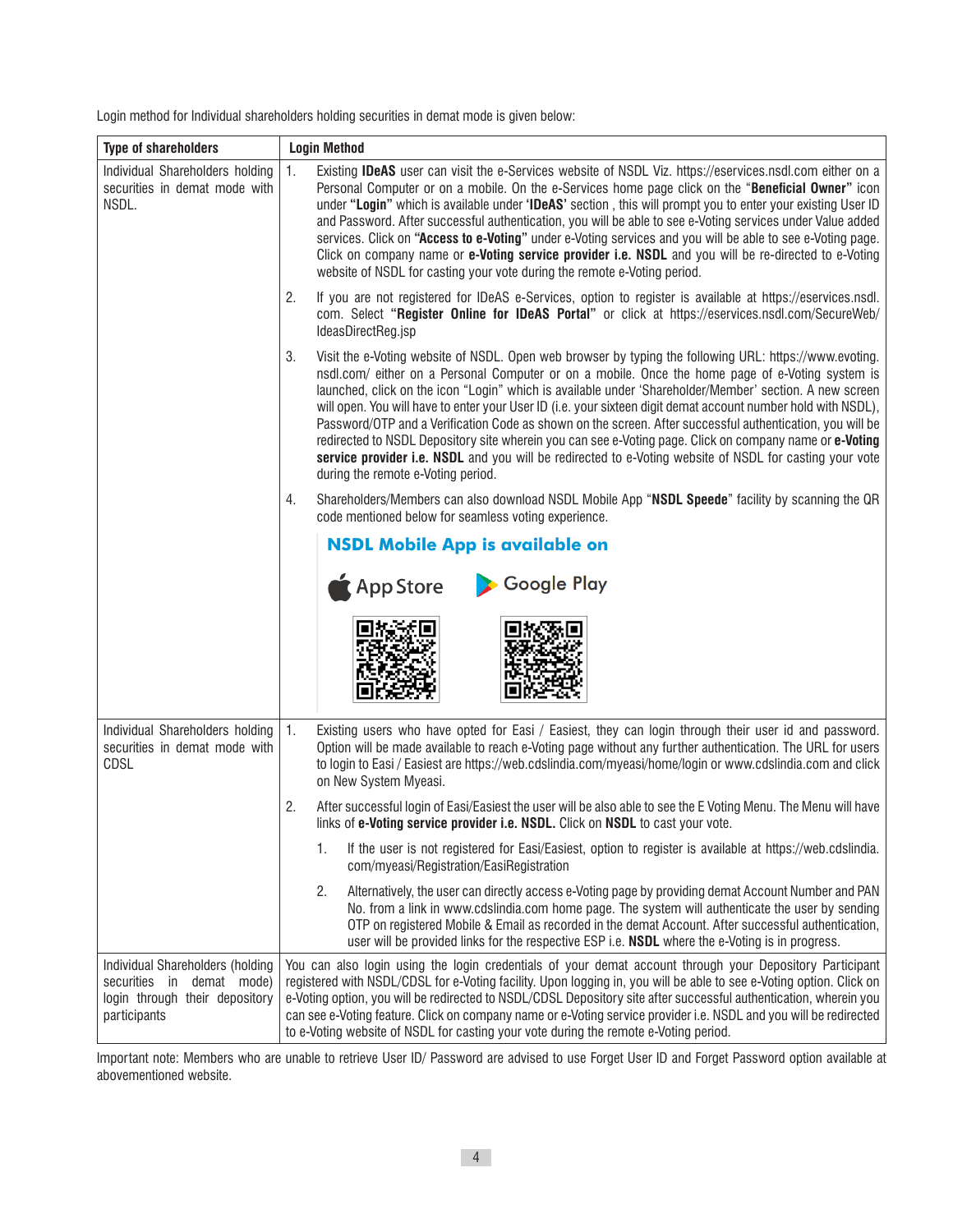Helpdesk for Individual Shareholders holding securities in demat mode for any technical issues related to login through Depository i.e. NSDL and CDSL.

| Login type                                                                      | <b>Helpdesk details</b>                                                                                                                                                                   |  |
|---------------------------------------------------------------------------------|-------------------------------------------------------------------------------------------------------------------------------------------------------------------------------------------|--|
| Individual Shareholders<br>in<br>securities<br>holdina<br>demat mode with NSDL  | Members facing any technical issue in login<br>can contact NSDL helpdesk by sending a<br>request at evoting@nsdl.co.in or call at toll<br>free no.: 1800 1020 990 and 1800 22 44 30       |  |
| Individual Shareholders<br>securities<br>holdina<br>in.<br>demat mode with CDSL | Members facing any technical issue in login<br>can contact CDSL helpdesk by sending a<br>request at helpdesk.evoting@cdslindia.<br>com or contact at 022- 23058738 or 022-<br>23058542-43 |  |

**B) Login Method for shareholders other than Individual shareholders holding securities in demat mode and shareholders holding securities in physical mode.**

## **How to Log-in to NSDL e-Voting website?**

- 1. Visit the e-Voting website of NSDL. Open web browser by typing the following URL: https://www.evoting.nsdl.com/ either on a Personal Computer or on a mobile.
- 2. Once the home page of e-Voting system is launched, click on the icon "Login" which is available under 'Shareholder/Member' section.
- 3. A new screen will open. You will have to enter your User ID, your Password/OTP and a Verification Code as shown on the screen.

 Alternatively, if you are registered for NSDL eservices i.e. IDEAS, you can log-in at https://eservices.nsdl.com/ with your existing IDEAS login. Once you log-in to NSDL eservices after using your log-in credentials, click on e-Voting and you can proceed to Step 2 i.e. Cast your vote electronically.

4. Your User ID details are given below:

| Manner of holding equity<br>shares i.e. Demat (NSDL<br>or CDSL) or Physical |                                                              | Your User ID is:                                                                                   |
|-----------------------------------------------------------------------------|--------------------------------------------------------------|----------------------------------------------------------------------------------------------------|
| a)<br>For Members who<br>hold equity shares in<br>demat account with        |                                                              | 8 Character DP ID followed by 8<br>Digit Client ID<br>For example if your DP ID<br>is              |
|                                                                             | NSDL.                                                        | IN300*** and Client ID<br>is<br>12****** then your user ID<br>is<br>IN300***12******.              |
| b)                                                                          | For Members who                                              | 16 Digit Beneficiary ID                                                                            |
| hold equity shares in<br>demat account with<br>CDSL.                        |                                                              | For example if your Beneficiary ID<br>is 12************** then your<br>user ID is 12************** |
| C)                                                                          | For Members holding<br>equity shares<br>in<br>Physical Form. | EVEN Number followed by Folio<br>Number registered with<br>the<br>company                          |
|                                                                             |                                                              | For example if folio number is<br>001*** and EVEN is 101456 then<br>user ID is 101456001***        |

- 5. Password details for shareholders other than Individual shareholders are given below:
	- a) If you are already registered for e-Voting, then you can use your existing password to login and cast your vote.
	- b) If you are using NSDL e-Voting system for the first time, you will need to retrieve the 'initial password' which was communicated to you. Once you retrieve your 'initial password', you need to enter the 'initial password' and the system will force you to change your password.
	- c) How to retrieve your 'initial password'?
		- (i) If your email ID is registered in your demat account or with the company, your 'initial password' is communicated to you on your email ID. Trace the email sent to you from NSDL from your mailbox. Open the email and open the attachment i.e. a .pdf file. Open the .pdf file. The password to open the .pdf file is your 8 digit client ID for NSDL account, last 8 digits of client ID for CDSL account or folio number for equity shares held in physical form. The .pdf file contains your 'User ID' and your 'initial password'.
		- (ii) If your email ID is not registered, please follow steps mentioned below in **process for those shareholders whose email ids are not registered**
- 6. If you are unable to retrieve or have not received the "Initial password" or have forgotten your password:
	- a) Click on **"Forgot User Details/Password?"** (If you are holding equity shares in your demat account with NSDL or CDSL) option available on www.evoting.nsdl.com.
	- b) **"Physical User Reset Password?"** (If you are holding equity shares in physical mode) option available on www.evoting.nsdl.com.
	- c) If you are still unable to get the password by aforesaid two options, you can send a request at evoting@nsdl.co.in mentioning your demat account number/folio number, your PAN, your name and your registered address etc.
	- Members can also use the OTP (One Time Password) based login for casting the votes on the e-Voting system of NSDL.
- 7. After entering your password, tick on Agree to "Terms and Conditions" by selecting on the check box.
- 8. Now, you will have to click on "Login" button.
- 9. After you click on the "Login" button, Home page of e-Voting will open.

## **Step 2: Cast your vote electronically on NSDL e-Voting system.**

#### **How to cast your vote electronically on NSDL e-Voting system?**

- 1. After successful login at Step 1, you will be able to see all the companies "EVEN" in which you are holding equity shares and whose voting cycle.
- 2. Select "EVEN" of company for which you wish to cast your vote during the remote e-Voting period.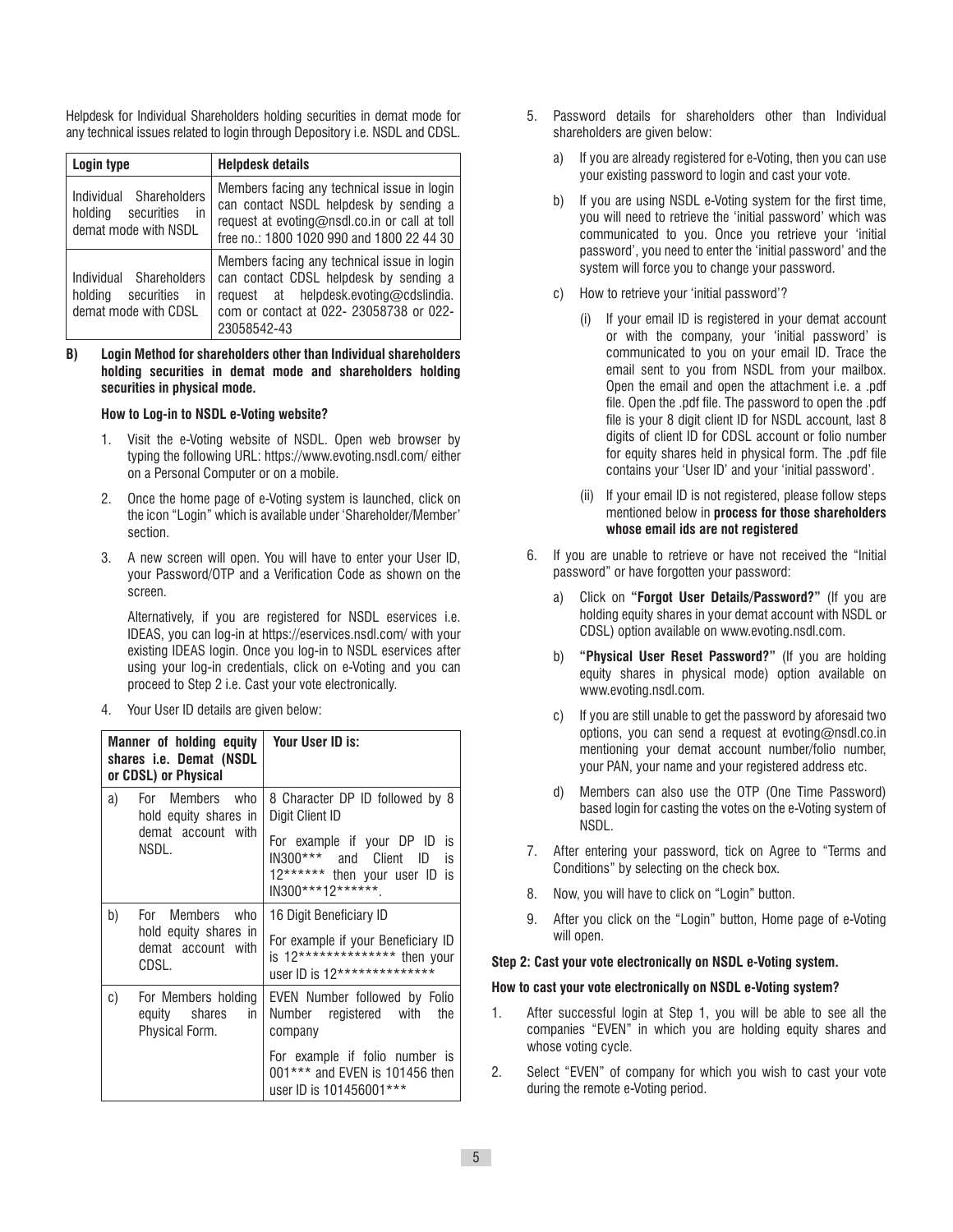- 3. Now you are ready for e-Voting as the Voting page opens.
- 4. Cast your vote by selecting appropriate options i.e. assent or dissent, verify/modify the number of equity shares for which you wish to cast your vote and click on "Submit" and also "Confirm" when prompted.
- 5. Upon confirmation, the message "Vote cast successfully" will be displayed.
- 6. You can also take the printout of the votes cast by you by clicking on the print option on the confirmation page.
- 7. Once you confirm your vote on the resolution, you will not be allowed to modify your vote.

# **General Guidelines for shareholders**

- 1. Institutional shareholders (i.e. other than individuals, HUF, NRI etc.) are required to send scanned copy (PDF/JPG Format) of the relevant Board Resolution/ Authority letter etc. with attested specimen signature of the duly authorized signatory(ies) who are authorized to vote, to the Scrutinizer by e-mail to jhr@jhrasso.com with a copy marked to evoting@nsdl.co.in.
- 2. It is strongly recommended not to share your password with any other person and take utmost care to keep your password confidential. Login to the e-voting website will be disabled upon five unsuccessful attempts to key in the correct password. In such an event, you will need to go through the "Forgot User Details/ Password?" or "Physical User Reset Password?" option available on www.evoting.nsdl.com to reset the password.
- 3. In case of any queries, you may refer the Frequently Asked Questions (FAQs) for Shareholders and e-voting user manual for Shareholders available at the download section of www.evoting.nsdl.com or call on toll free no.: 1800 1020 990 and 1800 22 44 30 or send a request to Ms. Soni Singh, Assistant Manager at evoting@nsdl.co.in

# **Process for those shareholders whose email ids are not registered with the depositories for procuring user id and password and registration of email ids for remote e-voting for the resolutions set out in this notice**:

- 1. In case equity shares are held in physical mode please provide Folio No., Name of shareholder, scanned copy of the share certificate (front and back), PAN (self-attested scanned copy of PAN card), AADHAR (self-attested scanned copy of Aadhar Card) by email to ihppostal21@indianhumepipe.com / rnt.helpdesk@linkintime.co.in.
- 2. In case equity shares are held in demat mode, please provide DPID-CLID (16 digit DPID + CLID or 16 digit beneficiary ID), Name, client master or copy of Consolidated Account statement, PAN (selfattested scanned copy of PAN card), AADHAR (self-attested scanned copy of Aadhar Card) to ihppostal21@indianhumepipe.com /

rnt.helpdesk@linkintime.co.in. If you are an Individual shareholders holding securities in demat mode, you are requested to refer to the login method explained at step 1 (A) i.e. Login method for e-Voting for Individual shareholders holding securities in demat mode.

- 3. Alternatively shareholder/members may send a request to evoting  $@$ nsdl.co.in for procuring user id and password for e-voting by providing above mentioned documents.
- 4. In terms of SEBI circular dated December 9, 2020 on e-Voting facility provided by Listed Companies, Individual shareholders holding securities in demat mode are allowed to vote through their demat account maintained with Depositories and Depository Participants. Shareholders are required to update their mobile number and email ID correctly in their demat account in order to access e-Voting facility.
- 5. Members holding equity shares in physical form are requested to intimate Registrar and Transfer Agents of the Company viz., M/s. Link Intime India Pvt. Ltd., Registrar & Share Transfer Agent of the Company at C -101, 247 Park, L. B. S. Marg, Vikhroli (West), Mumbai – 400083, Telephone No: 022-49186270 email id rnt.helpdesk@linkintime.co.in, for changes, if any, in their Bank details, registered address, Email ID, etc. along with their Pin Code. Members holding equity shares in electronic form may update such details with their respective Depository Participant. Further, Members may note that Securities and Exchange Board of India ('SEBI') has mandated the submission of PAN by every participant in the securities market.
- 6. Mr. J. H. Ranade Membership No. FCS 4317 & Certificate of Practice No.2520 or failing him Mr. Sohan J. Ranade Membership No. ACS 33416 & Certificate of Practice No.12520 or failing him Ms. Tejaswi A. Zope Membership No. ACS 29608 & Certificate of Practice No.14839 (any one of them), Partners of JHR & Associates, Company Secretaries in practice, have been appointed as the Scrutinizer for conducting the e-voting process in a fair and transparent manner.
- 7. The Scrutinizer will submit his report to Mr. Rajas R. Doshi, Chairman & Managing Director of the Company. The results of the remote e-voting will be declared by Mr. Rajas R. Doshi, Chairman & Managing Director or Mr. S. M. Mandke, Company Secretary of the Company, upon completion of the scrutiny of the votes cast through remote e-voting.
- 8. The results of the Postal Ballot will be announced on or before Thursday, 11<sup>th</sup> November, 2021.
- 9. The Results declared along with the Scrutinizer's Report shall be placed on the website of the Company, NDSL and communicated to Stock exchanges.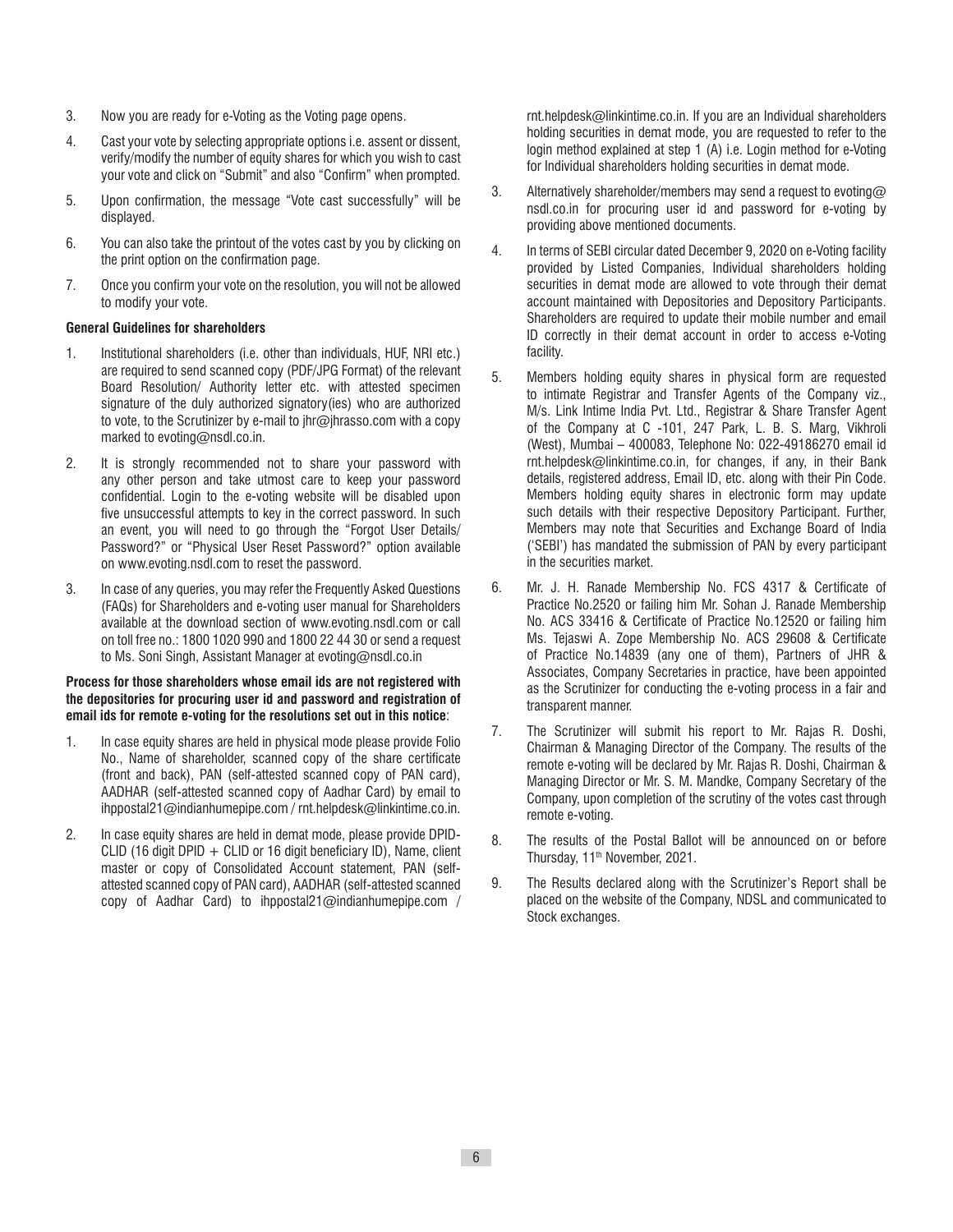# **Explanatory Statement under section 102 of the Companies Act, 2013 for Item No. 1 & 2**

# **Item No. 1**

IHP Finvest Ltd. (Holding Company) is a related party of the Company as per the definition of related party under Section 2(76) of the Companies Act, 2013. Under regulation 23 of the Securities Exchange Board of India (Listing Obligations and Disclosure Requirements) Regulations, 2015, ("SEBI (LODR), 2015") a transaction with a related party shall be considered material if the transaction(s) to be entered into individually or taken together with previous transactions during a financial year, exceeds ten percent of the annual consolidated turnover of the listed entity as per the last audited financial statements of the listed entity.

Further Explanation to Rule 15 (3)(a) of the Companies (Meetings of Board and its Powers) Rules, 2014 of the Companies Act, 2013 state as under:

Explanation- It is hereby clarified that the limits specified in sub-clause (i) to (iv) shall apply for transaction or transactions to be entered into either individually or taken together with the previous transactions during a financial year.

The proposed Related Party Transaction(s) to be entered into for creation of pledge of equity shares of the Company held by IHP Finvest Ltd. (Holding company), in the Company of the value of  $\bar{\tau}$  187.50 crores (Rupees One Hundred Eighty Seven Crores and Fifty Lakhs Only) in favour of SBICAP Trustee Company Ltd. (Security Trustee), on such number of equity shares held by Holding Company in the Company as a collateral security for substitution and release of 2nd charge of equitable mortgage on the Company's land at Vadgaon (Budruk), Pune (Vadgaon Land) held by the Consortium of Banks of the Company led by State Bank of India for securing working capital facilities advanced and subsequent release/ revocation of pledge on such equity shares created from time to time together with the following related party transactions entered into with IHP Finvest Limited (Holding Company) will exceed the limit and hence will be material related party transaction(s).

The Company is having following related party transactions with IHP Finvest Limited (Holding Company):

| Sr.<br>No. | Name of<br>the Related<br>party/<br>parties &<br>relationship | Nature of<br>transaction                       | <b>Financial</b><br>year ended<br>31.03.2021<br>$($ ₹ in lakhs) | $1st$ quarter<br>ended<br>30th June, 2021<br>of financial<br>year 2021-22<br>$($ ₹ in lakhs) |
|------------|---------------------------------------------------------------|------------------------------------------------|-----------------------------------------------------------------|----------------------------------------------------------------------------------------------|
|            | <b>IHP Finvest</b><br>I imited<br>(Holding                    | Rent/license<br>fees and other<br>charges paid | 131.21                                                          | 38.67                                                                                        |
|            | Company)                                                      | Other charges<br>received                      | 2.60                                                            |                                                                                              |
|            |                                                               | Security deposit                               |                                                                 |                                                                                              |
|            | <b>Total</b>                                                  |                                                | 133.81                                                          | #38.67                                                                                       |

# During the financial year 2018-19 & 2021-22 in terms of Leave and License agreement dated 10<sup>th</sup> May, 2018, the Company has paid security deposit of ₹37 lakhs &  $\overline{\xi}$  3.70 lakhs respectively, aggregating to  $\overline{\xi}$  40.70 lakhs to the Holding company.

Further the Company may enter into related party transaction(s) with related party/parties from time to time for sale, purchase or supply of goods or materials, services etc. and any other transactions of whatever nature from the financial year 2021-22 and subsequent/ succeeding financial years.

The Revenue from operations of the Company for the financial year ended 31<sup>st</sup> March, 2021 was ₹ 1,24,139.63 Lakhs, accordingly 10% of turnover will be ₹ 12,413.96 Lakhs.

The above mentioned contracts/ proposed transaction(s) between the Company and the Holding company, related party and other related party/ parties will exceed the thresholds of materiality limits as defined under the SEBI Regulations, the Companies Act, 2013 and the Rules thereunder and the Policy on dealing with Related Party Transactions of the Company from the financial year 2021-22 and subsequent/succeeding financial years.

In relation to the proposed related party transaction(s), the information as required to be given under the provisions of the Companies Act, 2013 and rules made thereunder is as under:

- (a) **Name of Related party:** IHP Finvest Limited (Holding Company) and other related parties within the meaning of the Companies Act, 2013, Rules thereunder and SEBI (LODR), 2015.
- (b) **Name of director, Key managerial personnel who is interested, if any:** Mr. Rajas R. Doshi, Chairman & Managing Director, Ms. Jyoti R. Doshi, Director and Mr. Mayur R. Doshi, Executive Director (Promoter Directors) and their relatives.
- (c) **Nature of relationship:** Holding Company, the related party and other related party/ parties.
- (d) **Nature of transaction(s):** Proposed creation of pledge of the equity shares held by Holding Company in the Company as a collateral security for working capital loans availed by the Company from its Consortium Banks. Further other related party transactions entered in to / to be entered in to with related party/parties.
- (e) **Material terms:** Release of 2nd charge of Equitable Mortgage on the Company's Vadgaon land, Pune in lieu of pledge of equity shares by Holding company in the Company, on such terms and conditions as stated in SBI's sanction letter No. CBMU:AMT-II:2021-22:140 dated August 27, 2021 and No. CBMU:AMT-II:2021-22:159 dated September 15, 2021 read with Sanction letter No. CBMU: AMT-II:2021-22:19 dated April 20, 2021. Further similar approval from other consortium Banks viz. Bank of Baroda, HDFC Bank Ltd., Union Bank of India, IDFC First Bank Ltd., ICICI Bank Ltd. and Axis Bank Ltd is obtained/ being obtained and other related party transactions entered in to / to be entered in to with related party/parties.
- (f) **Monetary value:** Creation of pledge of the equity shares held by the Holding Company in the Company of the value of  $\bar{\tau}$  187.50 Crores (Rupees One Hundred Eighty Seven Crores and Fifty Lakhs Only). Further other related party transactions entered in to / to be entered in to with related party/parties aggregating up to a limit of  $\bar{\tau}$  200 Crores (Rupees Two Hundred Crores Only), per annum from the financial year 2021-22 and subsequent / succeeding financial years.
- (g) **Other important information:** For facilitating property development, the Company has requested State Bank of India (Leader of the Consortium Banks), for release of  $2<sup>nd</sup>$  charge created on the Company's land situated at Vadgaon (Budruk), Pune. In response to the Company's request, Lead Bank has stipulated that release of security shall have to be substituted by pledge of such number of equity shares held by the Holding Company in the Company of the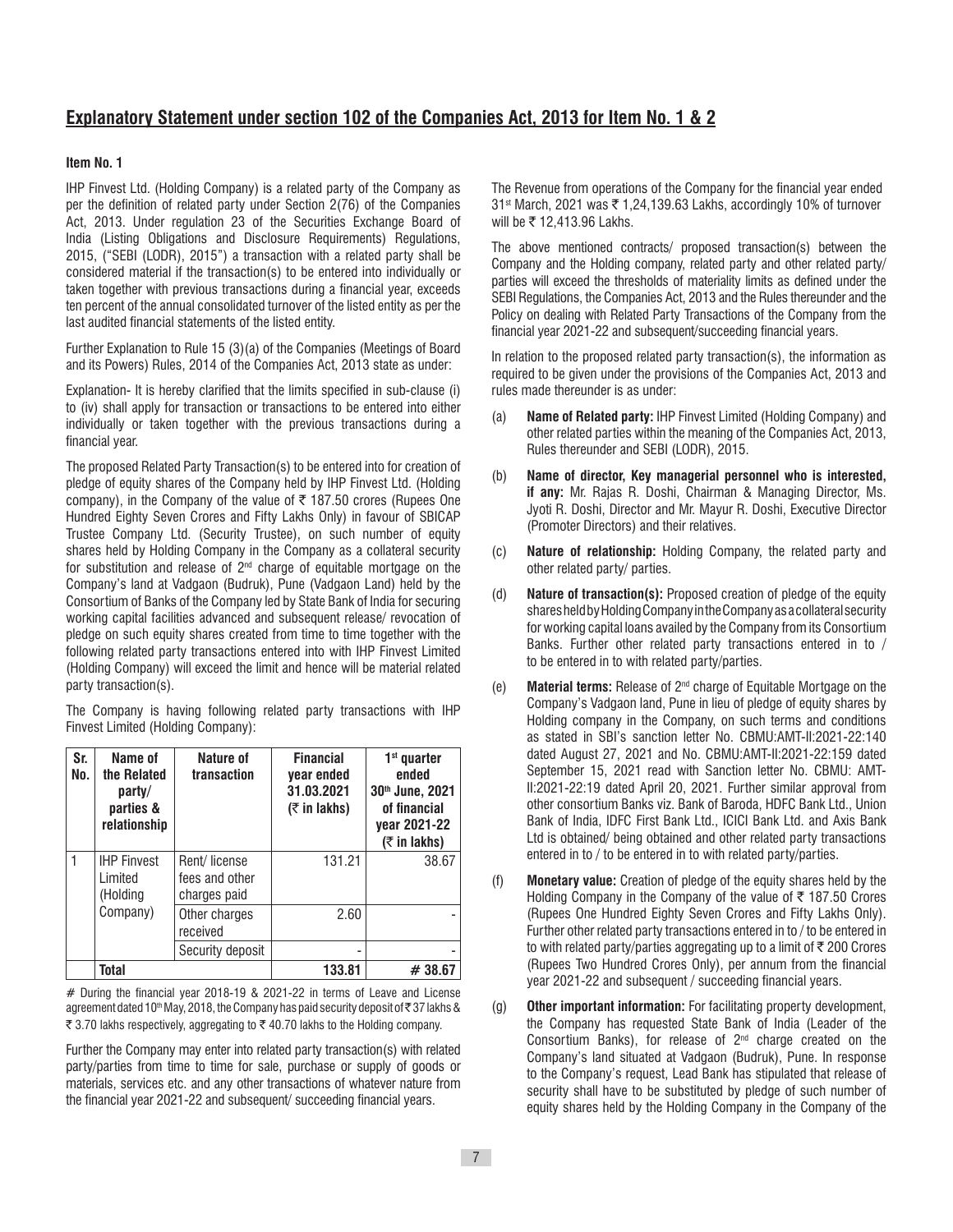value of ₹187.50 Crores (Rupees One Hundred Eighty Seven Crores and Fifty Lakhs Only) vide SBI's sanction letter No. CBMU:AMT-II:2021-22:140 dated August 27, 2021 and No. CBMU:AMT-II:2021-22:159 dated September 15, 2021 read with Sanction letter No. CBMU: AMT-II:2021-22:19 dated April 20, 2021 subject to similar approvals obtained/ being obtained from other consortium Member Banks.

The methodology for valuation of equity shares to be pledged is as under:

The average will be calculated on Closing price of twelve months (Maximum Closing price of 1 year  $+$  Minimum Closing price of 1 year)/2.

IHP Finvest Limited, the Holding company will initiate the pledge of equity shares and the valuation of equity shares pledged will be monitored on quarterly basis, and in case the amount falls below the stipulated level of  $\overline{\tau}$  187.50 Crores, the Holding company will top up the shortfall by pledging additional equity shares to the extent of shortfall.

Further other related party transactions entered in to / to be entered in to with related party/parties aggregating up to a limit of  $\bar{\tau}$  200 Crores (Rupees Two Hundred Crores Only), per annum from the financial year 2021-22 and subsequent / succeeding financial years.

The shareholdings of promoters and their relatives in the Company is as below:

| Sr. | <b>Shareholding of Promoters</b>     | No. of equity | % of the paid |
|-----|--------------------------------------|---------------|---------------|
| No. |                                      | shares        | up capital    |
|     | IHP Finvest Ltd (Holding company)    | 31934160      | 65.92         |
| 2   | <b>Ratanchand Investment Private</b> | 872320        | 1.80          |
|     | Limited (Holding company)            |               |               |
| 3   | Mr. Rajas R. Doshi*                  | 409150        | 0.84          |
| 4   | Ms. Jyoti R. Doshi                   | 313330        | 0.65          |
| 5   | Mr. Aditya R. Doshi                  | 173740        | 0.36          |
| 6   | Mr. Mayur R. Doshi                   | 172070        | 0.36          |
|     | Total                                | 33874770      | 69.92         |

\* Mr. Rajas R. Doshi (Individual) – 342490

Mr. Rajas R. Doshi (Walchand Trust) – 58330

Mr. Rajas R. Doshi (HUF) – 8330

As on date, the Promoters have not pledged their shareholdings held in the Company and in the Holding company.

Hence the Members approval is sought for approving the limit of up to ` 200 crores (Rupees Two Hundred crores Only), per annum for entering in to related party transaction(s) with IHP Finvest Ltd., the Holding company, related party and with all other related party/ parties within the meaning of the Companies Act, 2013, Rules thereunder & SEBI (LODR), 2015 from the financial year 2021-22 and subsequent / succeeding financial years.

The promoter Directors Mr. Rajas R. Doshi, Chairman & Managing Director, Ms. Jyoti R. Doshi, Director and Mr. Mayur R. Doshi, Executive Director and their relatives are interested and concerned in the Ordinary resolution No. 1 and also as Shareholders of the Company to the extent of their shareholdings in the Company. The other Directors and Key Managerial Personnel of the Company and their relatives are concerned and interested in the above resolution to the extent of their shareholdings in the Company. Further as per provisions of the SEBI (LODR), 2015 no related party shall vote to approve such resolutions whether the entity is a related party to the particular transaction or not. All the promoters, related parties shall not vote to approve the aforesaid transaction/resolution.

The Board recommends the Ordinary Resolution set out at Item No. 1 for approval of the Members.

#### **Item No. 2:**

The Company was having its erstwhile Vadgaon (Budruk) factory, Pune, Maharashtra which was decided to be closed from 1<sup>st</sup> November, 2015. The land at erstwhile Vadgaon (Budruk) factory, Pune is admeasuring about 59,784.29 sq. mtrs. (Vadgaon land) and is underutilised. The Company wish to monetise the Vadgaon land and has entered into a MOU with M/s. Kalpataru Gardens Pvt. Ltd., the developer for development of the Vadgaon land into residential/ commercial real estate project(s) on revenue sharing basis. The Company has mortgaged the Vadgaon land with its consortium banks and created a  $2<sup>nd</sup>$  charge of equitable mortgage for securing working capital facilities as collateral security.

For facilitating the development of Vadgaon land, the Company has sought for substitution and release of  $2<sup>nd</sup>$  charge of Equitable mortgage created on Vadgaon land, Pune by proposed creation of pledge on equity shares of the value of  $\overline{\tau}$  187.50 crores (Rupees One Hundred Eighty Seven Crores and Fifty Lakhs Only) from time to time held by IHP Finvest Ltd. (Holding Company), in the Company, as a collateral security in favour of the Company's consortium of Banks (Lenders of the Company) led by State Bank of India (SBI) and other consortium member Banks viz. Bank of Baroda, HDFC Bank Ltd., Union Bank of India, IDFC First Bank Ltd., ICICI Bank Ltd. and Axis Bank Ltd. In response to the request made by the Company, SBI (Lead bank) has accepted the request vide letter No. CBMU:AMT-II:2021-22:140 dated August 27, 2021 and No. CBMU:AMT-II:2021-22:159 dated September 15, 2021 read with Sanction letter No. CBMU: AMT-II:2021-22:19 dated April 20, 2021 subject to similar approvals obtained/ being obtained from other Consortium Member Banks.

The proposed creation of pledge of equity shares held by the Holding Company in the Company will be in favour of SBICAP Trustee Company Ltd. (Security Trustee) acting for and on behalf of the Consortium of Banks (Lenders of the Company) led by State Bank of India and other consortium member Banks viz. Bank of Baroda, HDFC Bank Ltd., Union Bank of India, IDFC First Bank Ltd., ICICI Bank Ltd. and Axis Bank Ltd.

As per Section 188 (1) of the Companies Act, 2013 read with Rule 15 of the Companies (Meetings of Board and its Powers) Rules, 2014 and other applicable provisions, if any, and Regulation 23 of the Securities Exchange Board of India (Listing Obligations and Disclosure Requirements) Regulations, 2015, ("SEBI (LODR), 2015") transaction with a related party shall be considered material if the transaction(s) to be entered into individually or taken together with previous transactions during a financial year, exceeds ten percent of the annual consolidated turnover of the company as per the last audited financial statements of the Company and the same is required to be approved by the Members of the Company by way of an ordinary resolution. Further as per provisions of the SEBI (LODR), 2015 no related party shall vote to approve such resolutions whether the entity is a related party to the particular transaction or not. All the promoters, related parties shall not vote to approve the aforesaid transaction/resolution.

IHP Finvest Ltd. (Holding Company) is a related party of the Company as per definition of related party under section 2(76) of the Companies Act, 2013 and SEBI (LODR), 2015. Since the value of the proposed related party transaction will exceed ten percent of the annual turnover of the Company as per the last audited financial statements of the Company as at 31<sup>st</sup> March, 2021, therefore the proposed transaction is material related party transaction. Further Explanation to Rule 15 (3)(a) of the Companies (Meetings of Board and its Powers) Rules, 2014 of the Companies Act, 2013 state as under: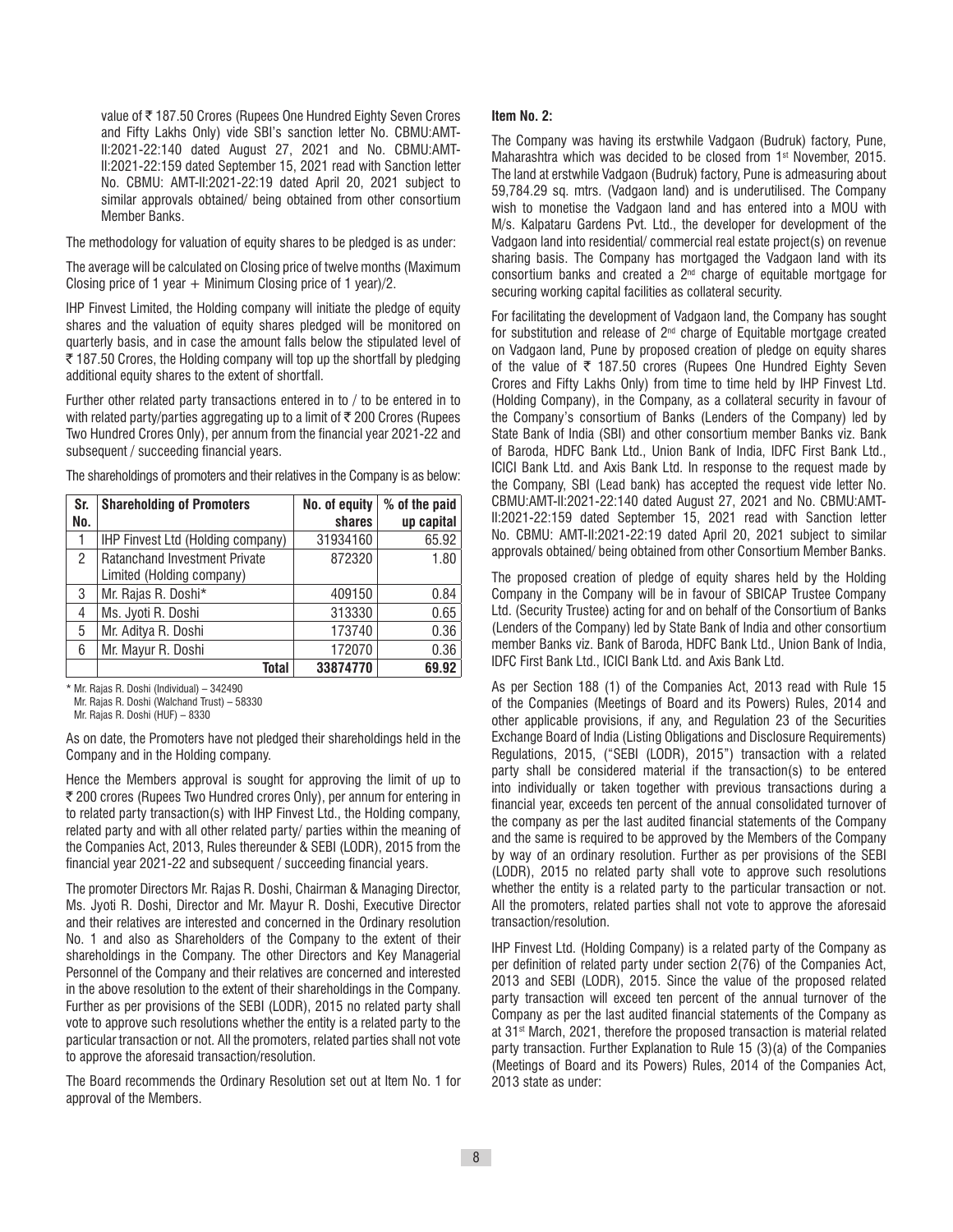Explanation- It is hereby clarified that the limits specified in sub-clause (i) to (iv) shall apply for transaction or transactions to be entered into either individually or taken together with the previous transactions during a financial year.

The Company is having following related party transactions with IHP Finvest Limited (Holding Company):

| Sr.<br>No. | Name of<br>the Related<br>party &<br>relationship | Nature of<br>transaction        | <b>Financial</b><br>year ended<br>31.03.2021<br>$($ ₹ in lakhs) | $1st$ quarter<br>ended<br>30th June, 2021<br>of financial<br>year 2021-22<br>$($ ₹ in lakhs) |
|------------|---------------------------------------------------|---------------------------------|-----------------------------------------------------------------|----------------------------------------------------------------------------------------------|
|            | <b>IHP Finvest</b><br>Limited                     | Rent /license<br>fees and other | 131.21                                                          | 38.67                                                                                        |
|            | (Holding                                          | charges paid                    |                                                                 |                                                                                              |
|            | Company)                                          | Other<br>charges                | 2.60                                                            |                                                                                              |
|            |                                                   | received                        |                                                                 |                                                                                              |
|            |                                                   | Security deposit                |                                                                 |                                                                                              |
|            |                                                   | Total                           | 133.81                                                          | #38.67                                                                                       |

# During the financial year 2018-19 & 2021-22 in terms of Leave and License agreement dated  $10<sup>th</sup>$  May, 2018, the Company has paid security deposit of ₹ 37 lakhs & ₹ 3.70 lakhs respectively, aggregating to ₹ 40.70 lakhs to the Holding company.

The Revenue from operations of the Company for the financial year ended 31<sup>st</sup> March, 2021 was ₹ 1,24,139.63 Lakhs, accordingly 10% of turnover will be  $\bar{\tau}$  12.413.96 Lakhs.

The above mentioned contracts/proposed transaction(s) between the Company and the Holding company will exceed the thresholds of materiality limits as defined under the SEBI Regulations, the Companies Act, 2013 and the Rules thereunder and the Policy on dealing with Related Party Transactions of the Company during the financial year 2021-22. The proposed creation of pledge as a collateral security for working capital loans availed by the Company from its above Consortium Banks is covered under provisions of Section 188 (1) of the Companies Act, 2013 and SEBI (LODR), 2015, hence approval of the shareholders is required by way of an ordinary resolution.

Being a material related party transaction, the Board recommends the same to the Members for seeking their approval by way of an Ordinary Resolution.

In relation to the above proposed related party transaction(s), the information as required to be given under the provisions of the Companies Act, 2013 and rules made thereunder is as under:

- (a) **Name of Related party:** IHP Finvest Limited (Holding Company)
- (b) **Name of director, Key managerial personnel who is interested, if any:** Mr. Rajas R. Doshi, Chairman & Managing Director, Ms. Jyoti R. Doshi, Director and Mr. Mayur R. Doshi, Executive Director (Promoter Directors) and their relatives.
- (c) **Nature of relationship:** Holding Company.
- (d) **Nature of transaction:** Proposed creation of pledge of the equity shares held by Holding Company in the Company as a collateral security for working capital loans availed by the Company from its Consortium Banks.
- (e) **Material terms:** Release of 2nd charge of Equitable Mortgage on the Company's Vadgaon land, Pune in lieu of pledge of equity shares

on such terms and conditions as stated in SBI's sanction letter No. CBMU:AMT-II:2021-22:140 dated August 27, 2021 and No. CBMU:AMT-II:2021-22:159 dated September 15, 2021 read with Sanction letter No. CBMU: AMT-II:2021-22:19 dated April 20, 2021. Further similar approval from other consortium Banks viz. Bank of Baroda, HDFC Bank Ltd., Union Bank of India, IDFC First Bank Ltd., ICICI Bank Ltd. and Axis Bank Ltd is obtained/ being obtained**.**

- (f) **Monetary value:** Creation of pledge of the equity shares held by the Holding Company in the Company of the value of  $\bar{\tau}$  187.50 Crores (Rupees One Hundred Eighty Seven Crores and Fifty Lakhs Only).
- (g) **Other important information:** For facilitating property development, the Company has requested State Bank of India (Leader of the Consortium Banks), for release of 2nd charge created on the Company's land situated at Vadgaon (Budruk), Pune. In response to the Company's request, Lead Bank has stipulated that release of security shall have to be substituted by pledge of such number of equity shares held by the Holding Company in the Company of the value of ₹187.50 Crores (Rupees One Hundred Eighty Seven Crores and Fifty Lakhs Only) vide SBI's sanction letter No. CBMU:AMT-II:2021-22:140 dated August 27, 2021 and No. CBMU:AMT-II:2021-22:159 dated September 15, 2021 read with Sanction letter No. CBMU: AMT-II:2021-22:19 dated April 20, 2021 subject to similar approvals obtained/being obtained from other Consortium Member Banks.

The methodology for valuation of equity shares to be pledged is as under:

The average will be calculated on Closing price of twelve months (Maximum Closing price of 1 year  $+$  Minimum Closing price of 1 year)/2.

IHP Finvest, the Holding company will initiate the pledge of equity shares and the valuation of equity shares pledged will be monitored on quarterly basis and in case the amount falls below the stipulated level of  $\bar{\tau}$  187.50 Crores the holding company will top up the shortfall by pledging additional equity shares to the extent of shortfall.

The shareholdings of promoters and their relatives in the Company is as below:

| Sr.<br>No.     | <b>Shareholding of Promoters</b>                                     | No. of equity<br>shares | $%$ of the<br>paid up capital |
|----------------|----------------------------------------------------------------------|-------------------------|-------------------------------|
| 1              | <b>IHP Finvest Ltd</b><br>(Holding company)                          | 31934160                | 65.92                         |
| $\mathfrak{p}$ | <b>Ratanchand Investment</b><br>Private Limited<br>(Holding company) | 872320                  | 1.80                          |
| 3              | Mr. Rajas R. Doshi*                                                  | 409150                  | 0.84                          |
| 4              | Ms. Jyoti R. Doshi                                                   | 313330                  | 0.65                          |
| 5              | Mr. Aditya R. Doshi                                                  | 173740                  | 0.36                          |
| 6              | Mr. Mayur R. Doshi                                                   | 172070                  | 0.36                          |
|                | <b>Total</b>                                                         | 33874770                | 69.92                         |

\* Mr. Rajas R. Doshi (Individual) – 342490

Mr. Rajas R. Doshi (Walchand Trust) – 58330

Mr. Rajas R. Doshi (HUF) – 8330

As on date, the Promoters have not pledged their shareholdings held in the Company and in the Holding company.